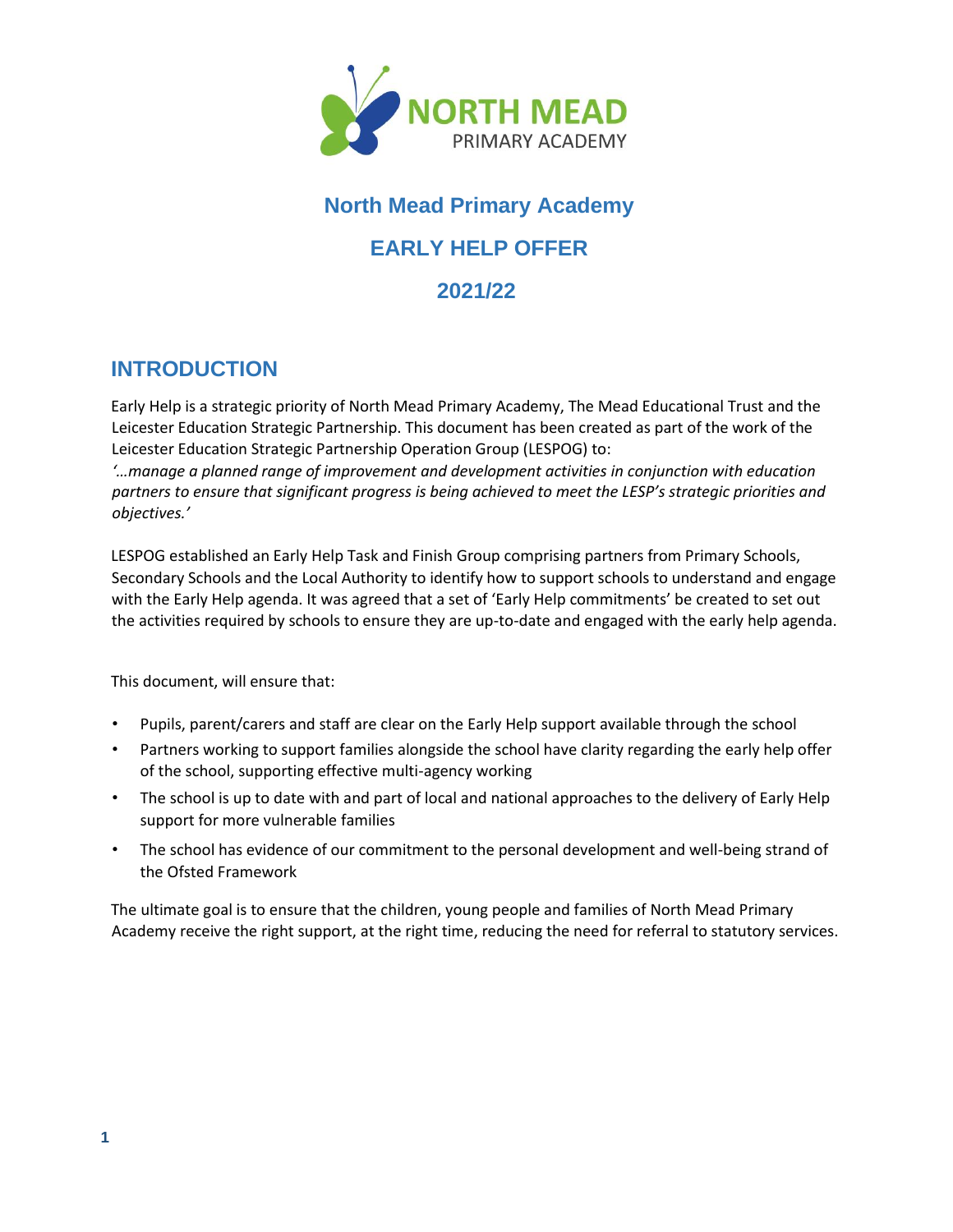

## **WHAT IS EARLY HELP?**

'Early Help' means providing help for children, young people and families as soon as concerns start to emerge or where it is likely that issues will impact negatively on children's outcomes.

Early help…

- is for children of all ages and not just the very young,
- can be very effective in supporting a child, young person and/or their family to step down from statutory services as well as preventing the escalation of issues.
- is important because there is clear evidence that it results in better outcomes for children.

Leicester City Council recognise that Early help is a term that describes much of the everyday work of schools.

## **EARLY HELP IN LEICESTER**

The vision of all partner organisations working with children and families in Leicester is to improve children's lives by working in partnership to raise aspirations, build achievement and protect the most vulnerable.

This is based on the belief that:

- Children, young people and families develop resilience if there are protective factors in place such as: a positive relationship with an adult; good literacy and communication skills; good school attendance; parents in or actively seeking/ready for work
- Children's needs are best met when help is offered in a universal setting within a socially mixed group and early on when problems start to emerge
- Children and young people's needs are best met when addressed in the context of the whole family, meaning that parents/carers/siblings' needs are addressed with consent as part of a holistic and integrated Early Help response

Early help services should support and strengthen families so that they can thrive.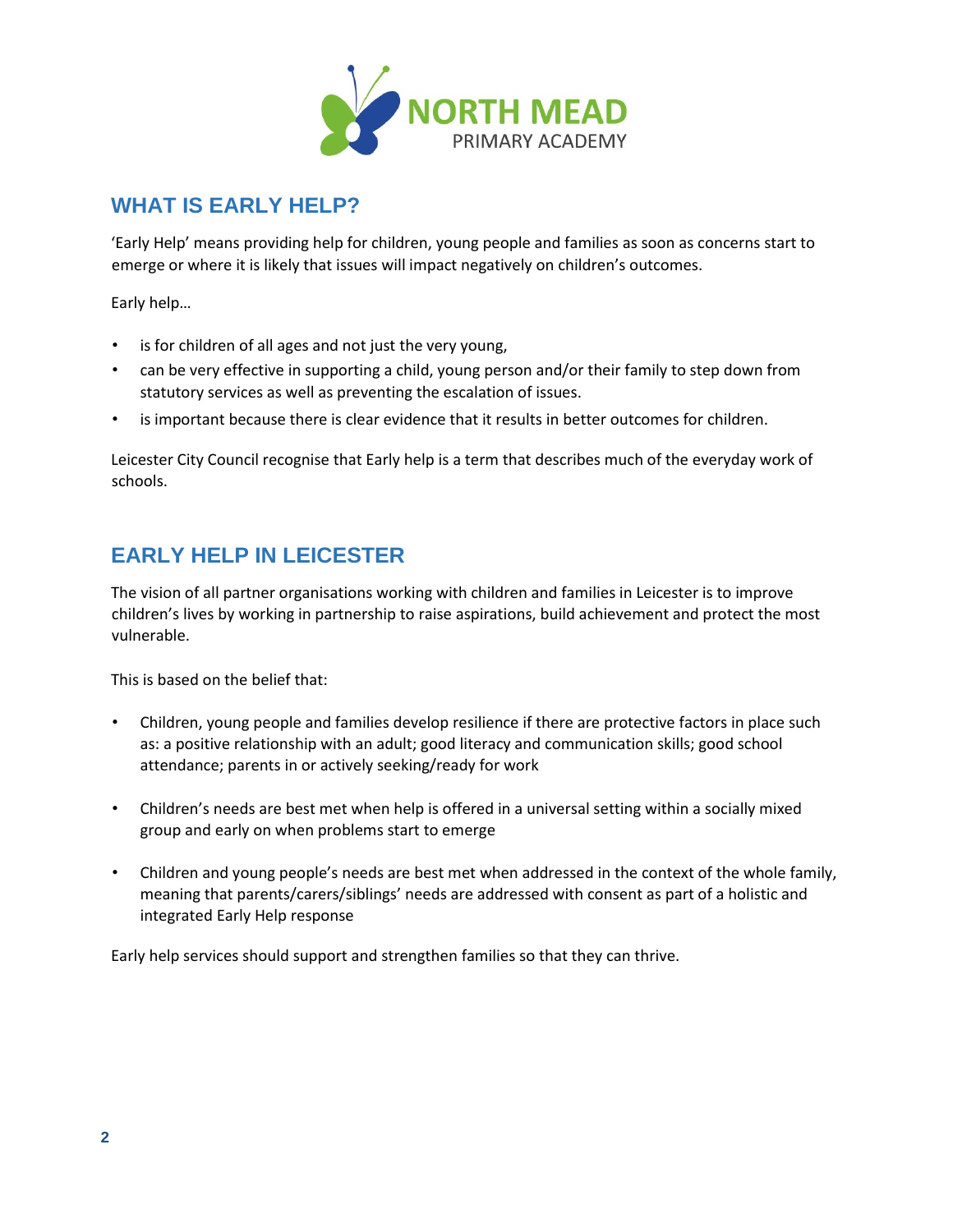

## **THE ROLE OF SCHOOLS**

#### **Day to Day Support**

Most families, most of the time, can get on with their lives quite happily with little or no outside help. If they need help it is usually provided by universal services, such as schools.

#### **Focused Pastoral Support**

All families can have times, however, when difficulties arise, and they either may not recognise it or may not know how to start putting things right. Schools play a role in supporting families to address these difficulties through more focused pastoral support, which might include bringing in support via an external agency.

#### **Early Help Assessment**

For those children and families whose needs and circumstances make them more vulnerable, or where schools need the support of other agencies to meet the needs of the family, a co-ordinated multi-agency approach is usually best. In Leicester this is achieved through undertaking an Early Help Assessment and assigning a Lead Practitioner to work closely with the family to ensure they receive the support they require. North Mead Primary Academy is a key partner in any multi-agency work to support families.

The following four commitments are the core elements of North Mead Primary Academy's Early Help Offer. By implementing these commitments, we can ensure that:

- Pupils, parent/carers and staff are clear on the Early Help support available through the school
- Clarity for partners, supporting improved multi-agency working
- Deliver approaches of early help support for more vulnerable families which is up to date with local offers
- Helps evidence commitment to the personal development and wellbeing strand of the Ofsted Framework

The school has a Deputy Designated Safeguarding Lead (Family Support Worker) who is the point of contact for pupils, parents and staff for Early Help. The Deputy Designated Safeguarding Lead is responsible for the delivery of Early Help as part of their safeguarding role. Overall accountability for safeguarding however still rests with the Designated Safeguarding Lead, Alex Curran (Principal).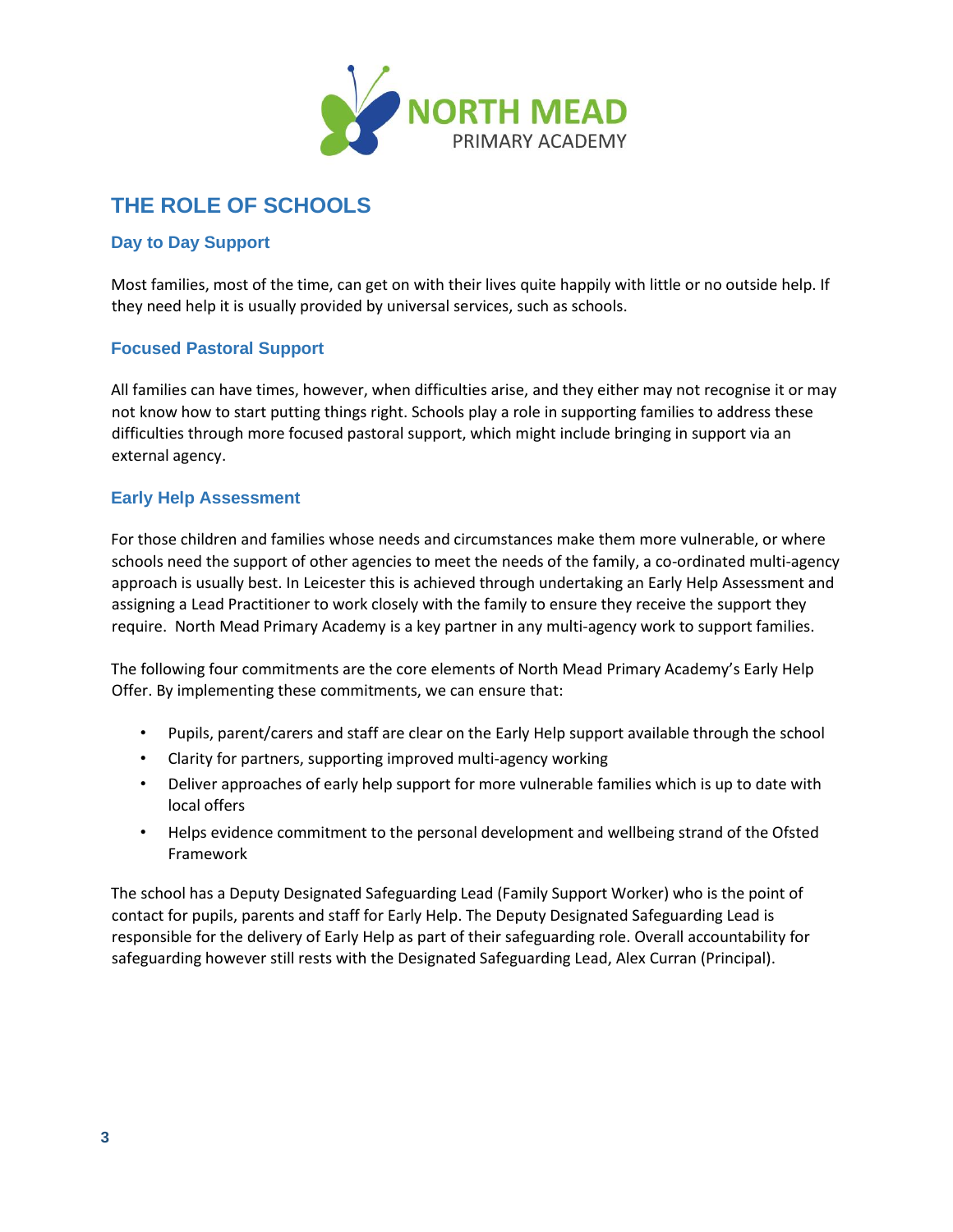

#### **Roles and Responsibilities**



Jill Hurst (Family Support Worker) at North Mead Primary Academy will have responsibility for the delivery of Early Help as part of their understanding regarding the appropriate response to concerns about a child. They are:

- familiar with North Mead Primary Academy's Early Help offer
- familiar with the Leicester, Leicestershire & Rutland Thresholds and Pathways Document.
- familiar with the SC Referral Process[/EHA Referral Process](https://www.leicester.gov.uk/schools-and-learning/support-for-children-and-young-people/early-help/referral-for-early-help-assessment/) and Early Help Hub arrangements.
- able to accesses bespoke support to improve their understanding of the EHA aims and principles.
- part of the team around the family.
- trained for using Liquid Logic (see below).

The Liquid Logic Early Help Module (LLEHM) is an electronic case recording system for Early Help Assessments, which will enable them to:

- See if pupils within the school have previously received or are currently receiving support via Leicester City Council's Children Centres and Family Support Service
- Track EHA requests and outcomes of cases that have been to the Partnership Hub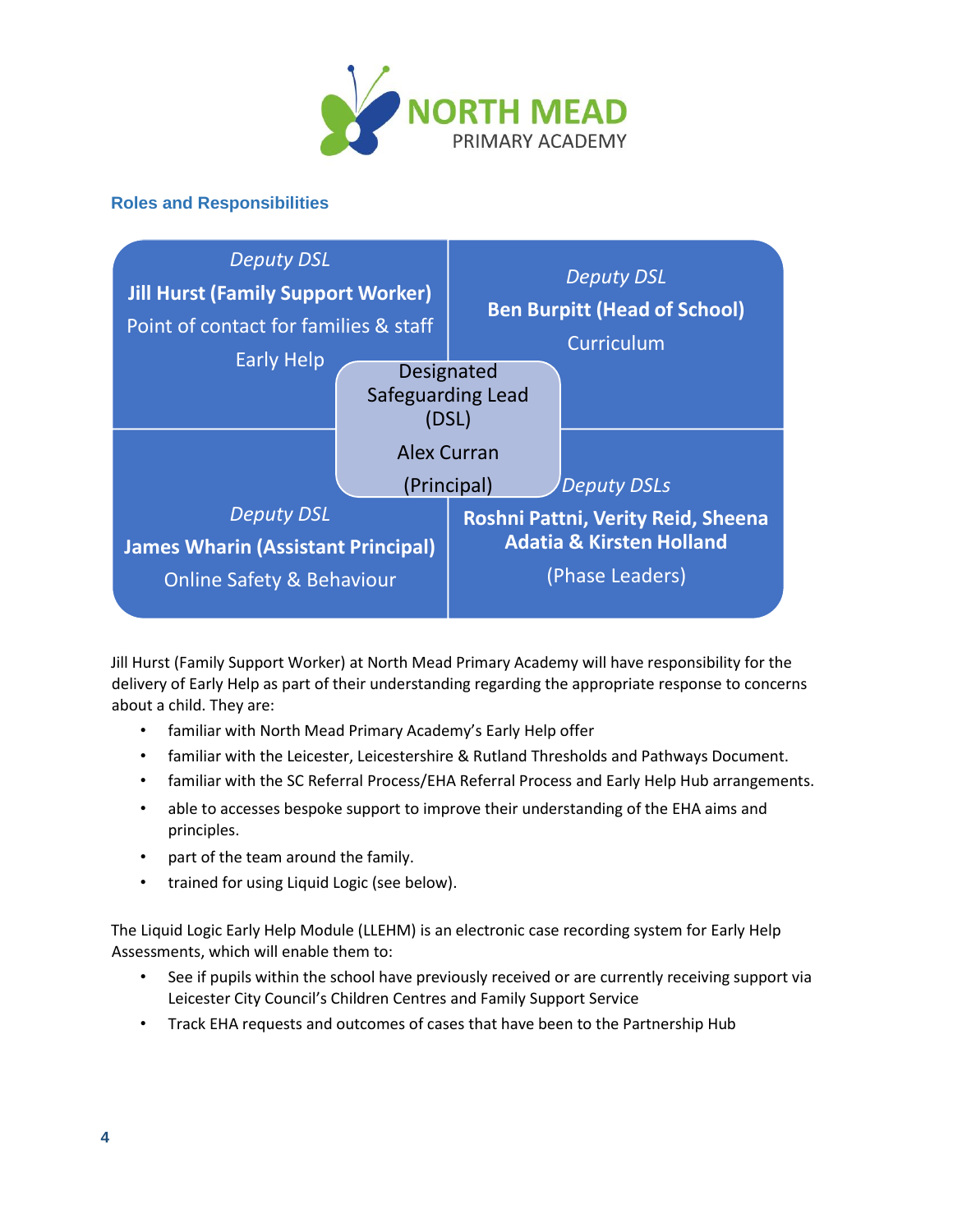

At North Mead Primary Academy, pupils, parents/carers and staff know how to access Early Help support within school through contacting the Family Support Worker. Additional awareness raising routes, and key staff who are likely to be involved are included below:

| Group                              | <b>Awareness raising routes</b>                                                                                                                                                                                                                                                                                                                                                                      | Key staff that are aware in order to<br>support this group                                                                                                                                                                                                                  |
|------------------------------------|------------------------------------------------------------------------------------------------------------------------------------------------------------------------------------------------------------------------------------------------------------------------------------------------------------------------------------------------------------------------------------------------------|-----------------------------------------------------------------------------------------------------------------------------------------------------------------------------------------------------------------------------------------------------------------------------|
| Children<br>and<br>Young<br>People | Assemblies<br>$\bullet$<br>PSHE and RSE curriculum work<br>$\bullet$<br>Emotional health and wellbeing work<br>$\bullet$<br>Theme weeks<br>$\bullet$<br>Display information on school notice boards<br>$\bullet$<br>Planned workshops in school delivered by<br>$\bullet$<br>safeguarding partners, e.g., police and<br><b>Standing Ovation</b><br>Trips and visits, e.g., Warning Zone<br>$\bullet$ | Any trusted adult within the school<br>environment e.g.<br>Class teacher<br>Lunchtime supervisor<br>$\bullet$<br>Teaching assistant<br>$\bullet$<br><b>Educational Psychologist</b><br>$\bullet$<br><b>TMET Intervention team</b><br>$\bullet$<br>Office staff<br>$\bullet$ |
| Parents /<br>Carers                | Information included in newsletters and on<br>$\bullet$<br>Class Dojo<br>School website<br>$\bullet$<br>Safeguarding emails<br>$\bullet$                                                                                                                                                                                                                                                             | Any trusted adult in school e.g.<br>Class teacher<br>٠<br>Lunchtime supervisor<br>$\bullet$<br>Teaching assistant<br>$\bullet$<br><b>Educational Psychologist</b><br>$\bullet$<br><b>TMET Intervention team</b><br>$\bullet$<br>Office staff<br>٠                           |
| <b>Staff</b>                       | Staff meetings and phase meetings<br>$\bullet$<br>Weekly staff briefings<br>$\bullet$<br>Safeguarding annual training<br>$\bullet$<br>Meetings with Family Welfare worker<br>$\bullet$<br>Removing barriers meetings<br>$\bullet$<br>Targeted CPD based on local need, e.g. online<br>$\bullet$<br>safety training                                                                                   | Designated Safeguarding Lead<br>$\bullet$<br>Family support worker<br>٠<br><b>SENCo</b>                                                                                                                                                                                     |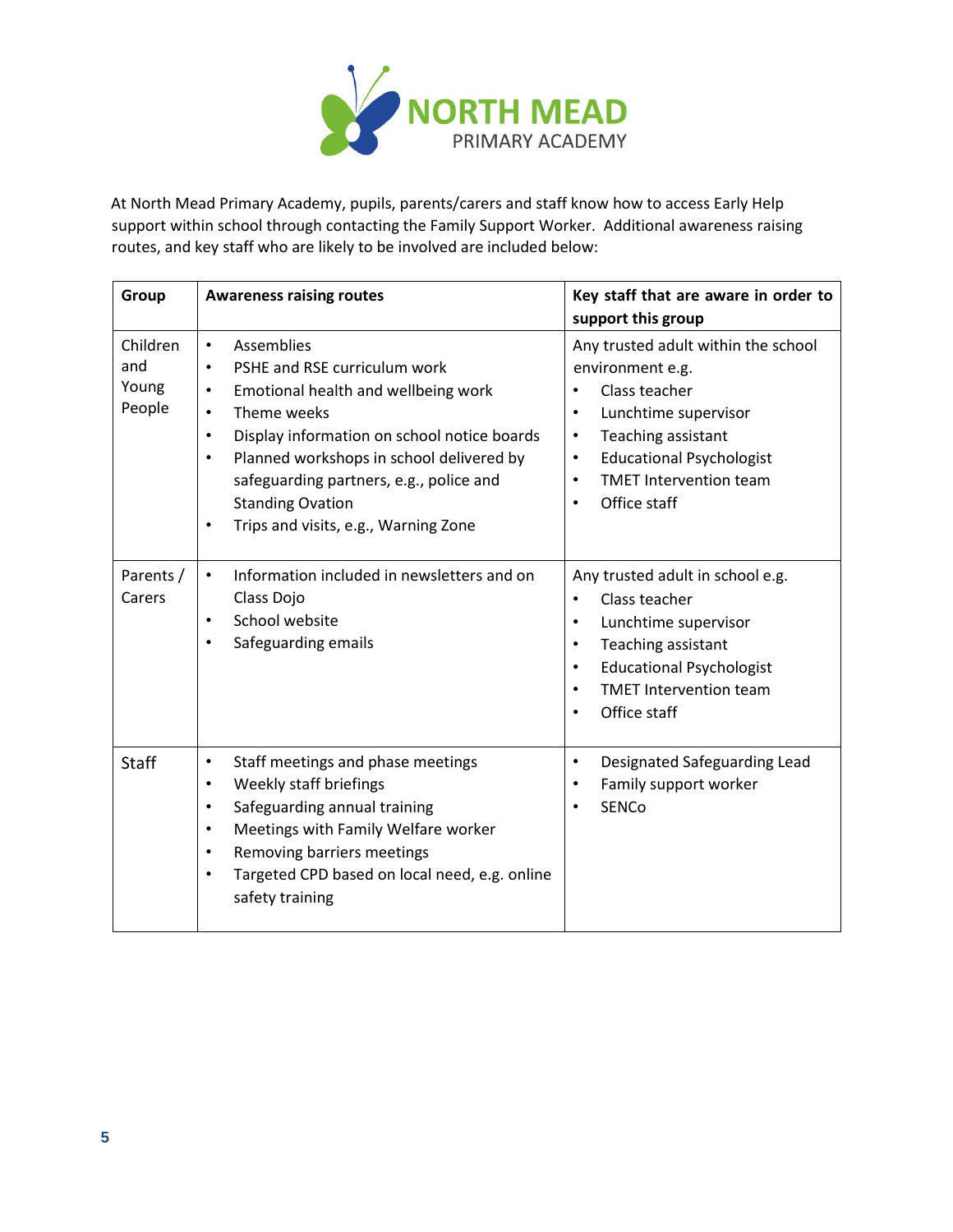

## **NORTH MEAD PRIMARY ACADEMY'S EARLY HELP OFFER 2021/2022**

| Attendance                                                                                                                                  |                                                                                                                                                                                                                                                                                                                                                                                                                                                                                                                                                                                                                                                                                                                                                                                        |                                                                                                      |                                                                                                                                                                                                                                                                                                                                                                                                                      |  |
|---------------------------------------------------------------------------------------------------------------------------------------------|----------------------------------------------------------------------------------------------------------------------------------------------------------------------------------------------------------------------------------------------------------------------------------------------------------------------------------------------------------------------------------------------------------------------------------------------------------------------------------------------------------------------------------------------------------------------------------------------------------------------------------------------------------------------------------------------------------------------------------------------------------------------------------------|------------------------------------------------------------------------------------------------------|----------------------------------------------------------------------------------------------------------------------------------------------------------------------------------------------------------------------------------------------------------------------------------------------------------------------------------------------------------------------------------------------------------------------|--|
| <b>Main Offer</b>                                                                                                                           |                                                                                                                                                                                                                                                                                                                                                                                                                                                                                                                                                                                                                                                                                                                                                                                        |                                                                                                      | <b>Additional Offer if applicable</b>                                                                                                                                                                                                                                                                                                                                                                                |  |
| $\bullet$<br>$\bullet$<br>$\bullet$<br>$\bullet$<br>$\bullet$<br>$\bullet$<br>$\bullet$<br>$\bullet$<br>$\bullet$<br>$\bullet$<br>$\bullet$ | Weekly class attendance awards, termly awards for best<br>attendance<br>Attendance data monitored by Attendance Officer<br>including weekly monitoring individuals<br>Targeted letters home for children close to being classes<br>as a persistent absentee<br>Fortnightly meetings with the EWO (educational Welfare<br>Officer)<br>1:1 support by Family Welfare Support Worker<br>First day calling by 10am<br>Unannounced home visits where parental contact cannot<br>be sought.<br>Free breakfast club available to all from 8am<br>Support with transport to and from school in emergency<br>circumstances<br>Meet and greet for all children on playground<br>School nurse involvement<br>Term time holidays unauthorised<br>Attendance Officer part of removing barriers team | $\bullet$<br>$\bullet$<br>$\bullet$<br>$\bullet$<br>$\bullet$<br>$\bullet$<br>$\bullet$<br>$\bullet$ | 1:1 support from Education Welfare<br>Officer<br>Priority places for clubs<br>Wrap around care place given inclusive<br>of breakfast and after school clubs<br>Opportunities for 1:1 meet and greets<br>Personalised rewards linked to<br>attendance.<br>1:1 support from School nurse<br>1:1 support for school and housing<br>applications where this is affecting<br>attendance<br>Support with providing uniform |  |
|                                                                                                                                             | Measurable outcomes across all year groups                                                                                                                                                                                                                                                                                                                                                                                                                                                                                                                                                                                                                                                                                                                                             |                                                                                                      |                                                                                                                                                                                                                                                                                                                                                                                                                      |  |
| $\bullet$<br>$\bullet$<br>$\bullet$<br>$\bullet$<br>$\bullet$<br>٠                                                                          | We aim for pupil attendance to be in line with 96% or above<br>Reduction in number of PA (Persistent Absence)<br>Reduction in number of leave of absence requests<br>Reduction in number of penalty notices issues<br>Lateness data is improving<br>Whole school attendance data shows a positive trend                                                                                                                                                                                                                                                                                                                                                                                                                                                                                |                                                                                                      |                                                                                                                                                                                                                                                                                                                                                                                                                      |  |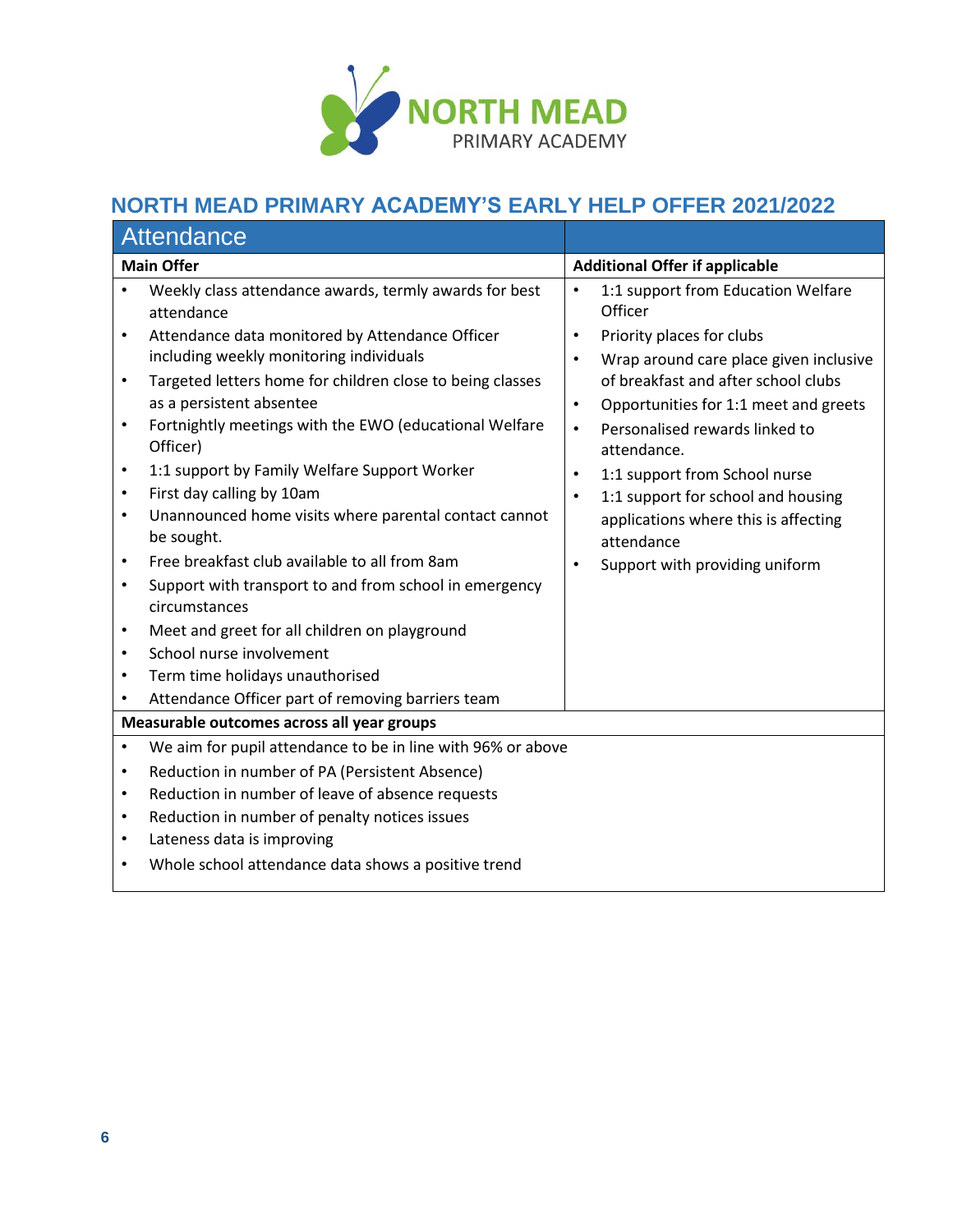

|                                                                                                      | <b>Transition</b>                                                                                                                                                                                                                                                                                                                                                                                                                                                                                                                                                                                                                                                                                                                                                                                                                                                                                                                                                 |                                                                                                                                |                                                                                                                                                                                                                                                                                                                                                                                                                                                                                                                                                                                                                                                                                                                                                                 |
|------------------------------------------------------------------------------------------------------|-------------------------------------------------------------------------------------------------------------------------------------------------------------------------------------------------------------------------------------------------------------------------------------------------------------------------------------------------------------------------------------------------------------------------------------------------------------------------------------------------------------------------------------------------------------------------------------------------------------------------------------------------------------------------------------------------------------------------------------------------------------------------------------------------------------------------------------------------------------------------------------------------------------------------------------------------------------------|--------------------------------------------------------------------------------------------------------------------------------|-----------------------------------------------------------------------------------------------------------------------------------------------------------------------------------------------------------------------------------------------------------------------------------------------------------------------------------------------------------------------------------------------------------------------------------------------------------------------------------------------------------------------------------------------------------------------------------------------------------------------------------------------------------------------------------------------------------------------------------------------------------------|
| Main Offer                                                                                           |                                                                                                                                                                                                                                                                                                                                                                                                                                                                                                                                                                                                                                                                                                                                                                                                                                                                                                                                                                   |                                                                                                                                | Additional Offer if applicable                                                                                                                                                                                                                                                                                                                                                                                                                                                                                                                                                                                                                                                                                                                                  |
| $\bullet$<br>$\bullet$<br>$\bullet$<br>$\bullet$<br>$\bullet$<br>$\bullet$<br>$\bullet$<br>$\bullet$ | In school transition arrangements for children moving to<br>the next year include opportunities to meet their new<br>teacher and for parents to ask any questions<br>Meet and greet in school with EYFS teacher for new pupils.<br>Visits from EYFS staff to early years settings prior to<br>starting in Reception<br>Mid-year transitions to school include meet and greet with<br>class teacher and induction meeting with key adults<br>Year 6 transition visits<br>Professional handover by Year 6 teachers and family<br>support worker to feeder secondary schools<br>Visits for prospective parents welcomed, video of school<br>life available on website<br>Admission packs with all relevant information given out<br>and support with completing forms available (translation<br>available)<br>Support for online application for parents<br>Text messages, letters and/or email reminders of key<br>dates and actions needed to be taken by parents. | $\bullet$<br>$\bullet$<br>$\bullet$<br>$\bullet$<br>$\bullet$<br>$\bullet$<br>$\bullet$<br>$\bullet$<br>$\bullet$<br>$\bullet$ | Transition books made for children<br>with SEND and/or other vulnerabilities<br>Induction meetings are translated<br>where needed<br>Additional transition visits where<br>needed, including observations in the<br>primary setting<br><b>EYST involvement (Early Years Support</b><br>Team)<br>Children with EHCPs to have early<br>review meetings to facilitate smooth<br>transition<br>Key worker link between educational<br>phases<br>Supported visits to new school with a<br>member of staff<br>Identifying specific needs and creating<br>a personalised action plan for<br>transition.<br>Primary and secondary SENDCo<br>meetings regarding year 6 transition<br>Quick and efficient transfer of<br>safeguarding records via CPOMS where<br>possible |
| Measurable outcomes across all year groups                                                           |                                                                                                                                                                                                                                                                                                                                                                                                                                                                                                                                                                                                                                                                                                                                                                                                                                                                                                                                                                   |                                                                                                                                |                                                                                                                                                                                                                                                                                                                                                                                                                                                                                                                                                                                                                                                                                                                                                                 |
| $\bullet$<br>$\bullet$<br>$\bullet$<br>$\bullet$                                                     | Parents successful in applying for school places<br>Families are supported with appeals<br>Family needs are met whilst awaiting placements<br>School numbers on roll are consistently high                                                                                                                                                                                                                                                                                                                                                                                                                                                                                                                                                                                                                                                                                                                                                                        |                                                                                                                                |                                                                                                                                                                                                                                                                                                                                                                                                                                                                                                                                                                                                                                                                                                                                                                 |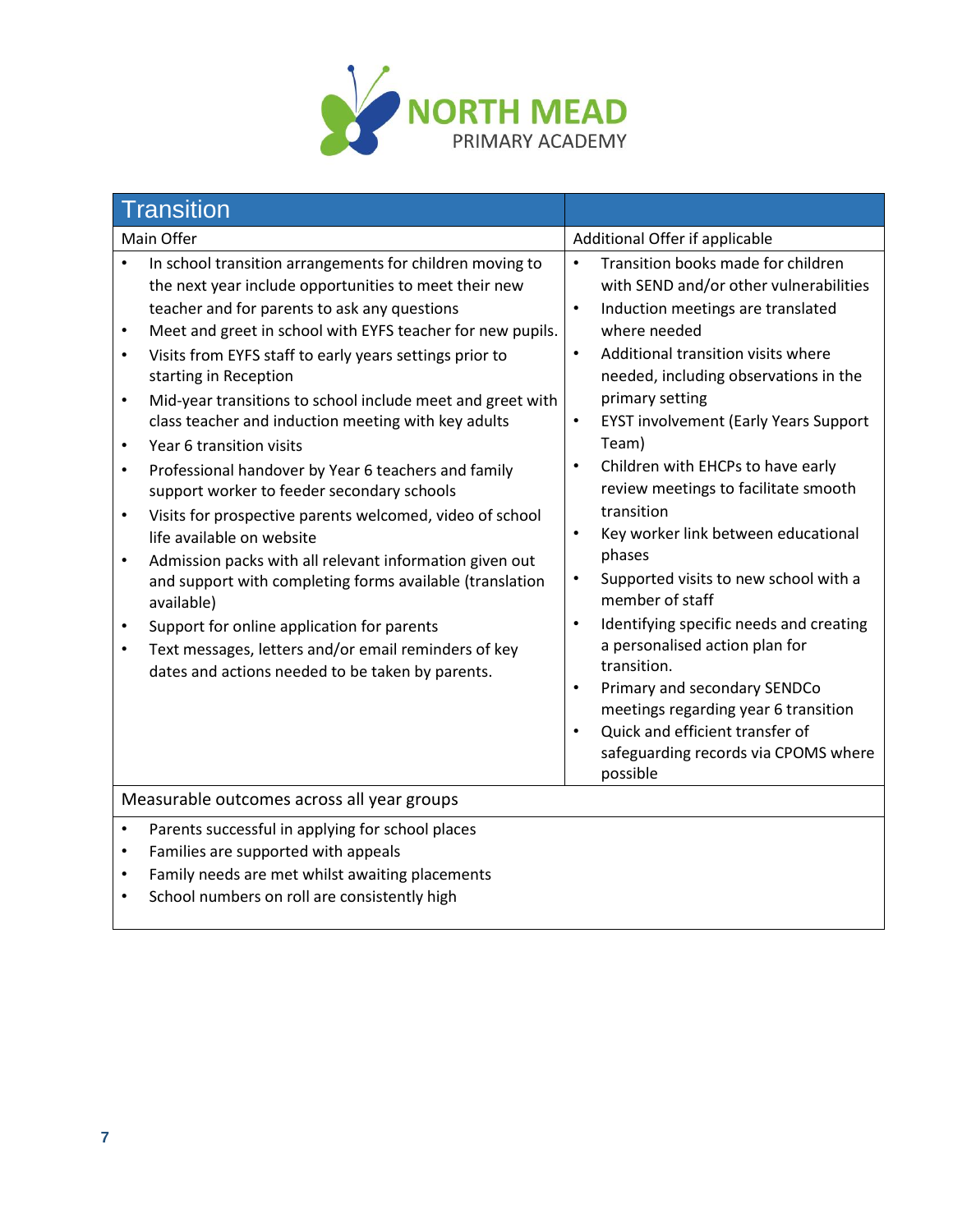

|                                                       | <b>SEMH</b>                                                                                                                                                                                                                                                                                                                                 |                        |                                                                                   |  |
|-------------------------------------------------------|---------------------------------------------------------------------------------------------------------------------------------------------------------------------------------------------------------------------------------------------------------------------------------------------------------------------------------------------|------------------------|-----------------------------------------------------------------------------------|--|
| Main Offer                                            |                                                                                                                                                                                                                                                                                                                                             |                        | Additional Offer if applicable                                                    |  |
|                                                       | Bespoke curriculum and PSHCE scheme responds to<br>local need                                                                                                                                                                                                                                                                               | $\bullet$              | Signposting and referral to CAMHS<br>(Children, Adolescent Mental Health Service) |  |
| ٠                                                     | Consistent behaviour approach in place, including<br>personalised plans for 'Plan B children'                                                                                                                                                                                                                                               | place                  | Personalised plans for children in<br>where needed                                |  |
| $\bullet$<br>٠                                        | Behaviour policy based on forming good relationships<br>Communication with parents well established and<br>positive                                                                                                                                                                                                                         | $\bullet$<br>$\bullet$ | Access to the TMET Interventions<br>Team<br>Supporting TAs to work with highly    |  |
| $\bullet$<br>$\bullet$                                | 6Rs Learning Behaviours approach<br>All teaching team have Team Teach training, which<br>includes de-escalation                                                                                                                                                                                                                             | $\bullet$              | complex children<br>Referral to Laura centre                                      |  |
| $\bullet$<br>$\bullet$<br>$\bullet$<br>$\bullet$<br>٠ | Lunch clubs support available<br>Sports coach (inclusive sports leading to achievements<br>for a wide range of students)<br>Whole staff training in Adverse Childhood Experiences,<br>attachment and early trauma<br>Staff trained in Children's Mental Health First Aid<br>Regular use of Impact Ed emotional health and<br>wellbeing data |                        |                                                                                   |  |
|                                                       | Measurable outcomes across all year groups                                                                                                                                                                                                                                                                                                  |                        |                                                                                   |  |
| $\bullet$<br>$\bullet$<br>$\bullet$                   | Pupil learning data shows improvement<br>Reduction in number of safeguarding disclosures over time<br>Reduction in number of high / low level behaviour incidents<br>Reduction in fixed term exclusions                                                                                                                                     |                        |                                                                                   |  |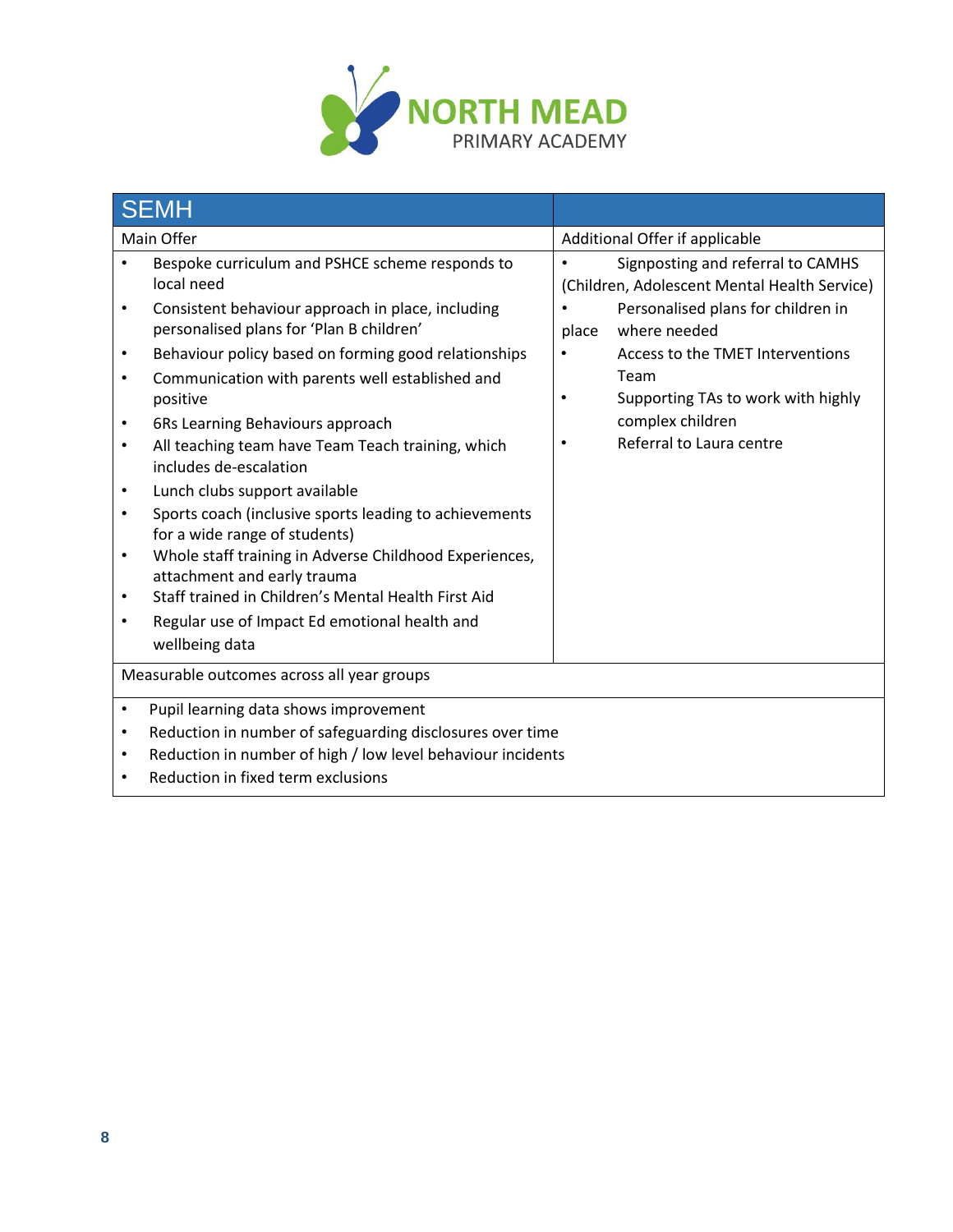

|                                                                                                                                                                                                                                | <b>Staying Safe</b>                                                                                                                                                                                                                                                                                                                                                                                                                                                                                                                                                                                                                                                                                                                                                                                                                                                                                                                                                                                                                                                                                                                                                        |                                                                                                                                                                                                                                                                                                                                                |  |
|--------------------------------------------------------------------------------------------------------------------------------------------------------------------------------------------------------------------------------|----------------------------------------------------------------------------------------------------------------------------------------------------------------------------------------------------------------------------------------------------------------------------------------------------------------------------------------------------------------------------------------------------------------------------------------------------------------------------------------------------------------------------------------------------------------------------------------------------------------------------------------------------------------------------------------------------------------------------------------------------------------------------------------------------------------------------------------------------------------------------------------------------------------------------------------------------------------------------------------------------------------------------------------------------------------------------------------------------------------------------------------------------------------------------|------------------------------------------------------------------------------------------------------------------------------------------------------------------------------------------------------------------------------------------------------------------------------------------------------------------------------------------------|--|
| Main Offer                                                                                                                                                                                                                     |                                                                                                                                                                                                                                                                                                                                                                                                                                                                                                                                                                                                                                                                                                                                                                                                                                                                                                                                                                                                                                                                                                                                                                            | Additional Offer if applicable                                                                                                                                                                                                                                                                                                                 |  |
| $\bullet$<br>$\bullet$<br>$\bullet$<br>$\bullet$<br>$\bullet$<br>$\bullet$<br>$\bullet$<br>$\bullet$<br>$\bullet$<br>$\bullet$<br>٠<br>$\bullet$<br>$\bullet$<br>$\bullet$<br>$\bullet$<br>$\bullet$<br>$\bullet$<br>$\bullet$ | School newsletter, website, Class Dojo & social media used to<br>communicate messages and updates<br>DSLs clearly displayed around the school, information about<br>reporting concerns is on staff and visitor lanyards<br>Staff monitor gates and parking, crossing patrol in place at the<br>front of school<br>DSL of the day - identified DSL in charge of lunchtime<br>behaviour duty and any end of the day worries or difficulties<br>Fire safety talks<br>Relevant policies and procedures in place<br>Anti-bullying curriculum<br>Assemblies<br>Risk Assessments, EVC (Educational Visits Coordinator)<br>Access to DAS (Duty and advice Service)<br>Online safety curriculum<br>Bespoke PHSCE curriculum adapted to Local Risk (Personal<br>Health Social and Citizenship Economic Education), focused on<br>developing children's understanding of risks<br>Primary Leadership Team<br>Prevent curriculum in year 5&6<br>Tracking of incidents with CPOMS<br>Annual whole school safeguarding training, weekly briefings<br>and regular quizzes<br>Health and Safety walks, Trust support and audit<br>Identified Adult Mental Health First Aider within School | E-safety - support with setting privacy<br>$\bullet$<br>notices and/or concerns via social media.<br>Personalised contact with the Police<br>$\bullet$<br>Community Support Officer and fire<br>brigade<br>NHS healthy living<br>$\bullet$<br>Buddy/mentoring arrangements<br>$\bullet$<br>School nurse referrals<br>LAC meetings<br>$\bullet$ |  |
|                                                                                                                                                                                                                                | Recruitment follows Safer Recruitment Protocols<br>Measurable outcomes across all year groups                                                                                                                                                                                                                                                                                                                                                                                                                                                                                                                                                                                                                                                                                                                                                                                                                                                                                                                                                                                                                                                                              |                                                                                                                                                                                                                                                                                                                                                |  |
| $\bullet$<br>$\bullet$<br>٠<br>٠                                                                                                                                                                                               | Reduction in reportable accidents<br>Reduction in notable behaviour incidents<br>Increase in turn-over of families accessing Social Services/Family Support<br>All pupils and parents have signed acceptable user policy<br>Increasing number of parents signed up to and using Class Dojo<br>An up-to-date rolling programme of CPD (Continued Professional Development) in relation to<br>Safeguarding / Training for all staff (2 years - DSP and annual for all staff)                                                                                                                                                                                                                                                                                                                                                                                                                                                                                                                                                                                                                                                                                                 |                                                                                                                                                                                                                                                                                                                                                |  |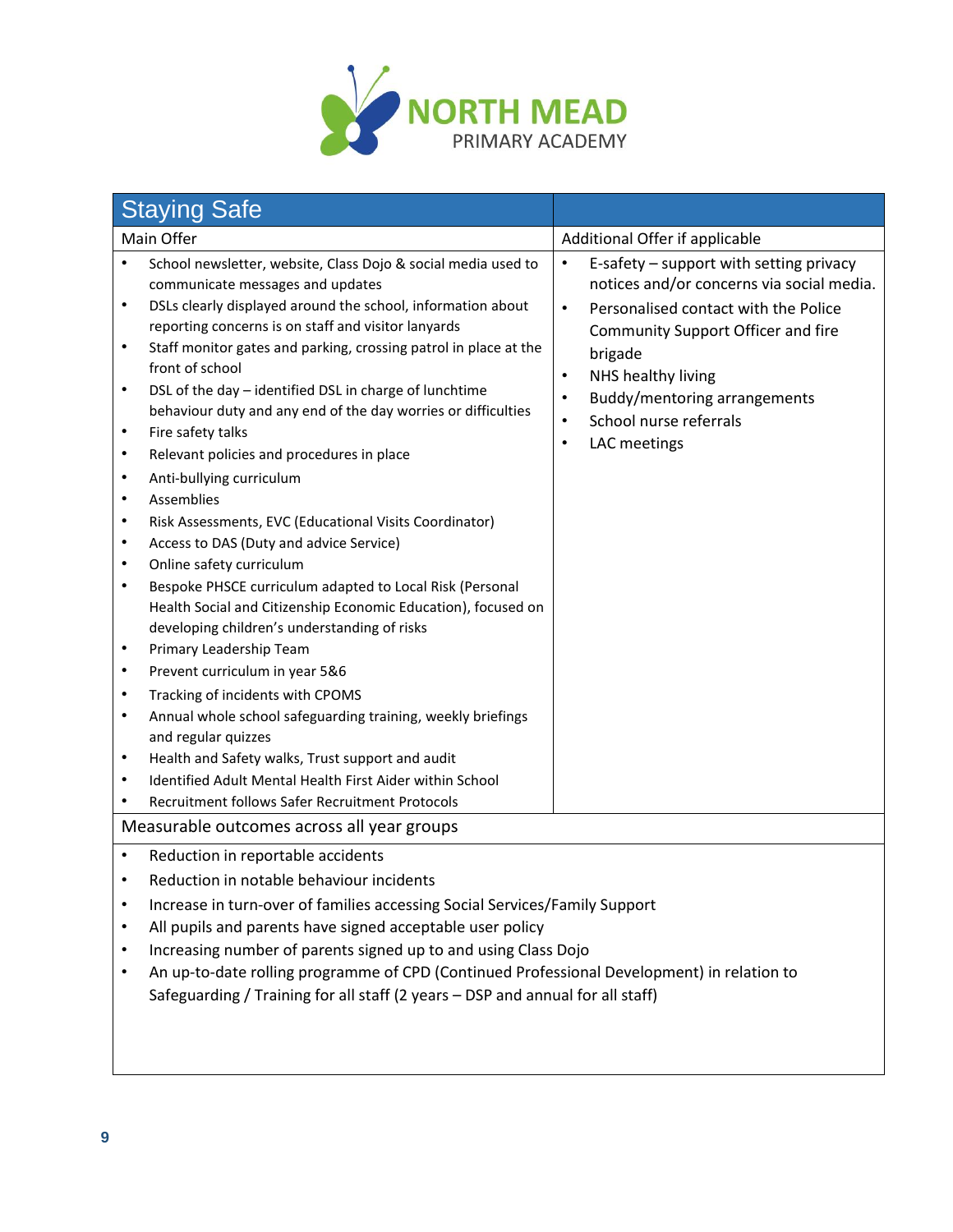

| <b>Supporting Families</b>                                                                                                                                                                                                                                                                                                                                                                                                                                                                                                                                                                                                                                                                                                                                                                                                                        |                                                                                                                                                                                                                                                                                                                                                                                                                                                    |
|---------------------------------------------------------------------------------------------------------------------------------------------------------------------------------------------------------------------------------------------------------------------------------------------------------------------------------------------------------------------------------------------------------------------------------------------------------------------------------------------------------------------------------------------------------------------------------------------------------------------------------------------------------------------------------------------------------------------------------------------------------------------------------------------------------------------------------------------------|----------------------------------------------------------------------------------------------------------------------------------------------------------------------------------------------------------------------------------------------------------------------------------------------------------------------------------------------------------------------------------------------------------------------------------------------------|
| Main Offer                                                                                                                                                                                                                                                                                                                                                                                                                                                                                                                                                                                                                                                                                                                                                                                                                                        | Additional Offer if applicable                                                                                                                                                                                                                                                                                                                                                                                                                     |
| Class Dojo for tips, advice, guidance and memos -<br>translatable in one click<br>School Comms for communication and meal payments<br>$\bullet$<br>Open door policy<br>$\bullet$<br>Senior leaders accessible on the playground every<br>morning and after school<br>Curriculum days / evenings<br>$\bullet$<br>Support for form completion including financial support<br>$\bullet$<br>and housing<br>Translation support available<br>$\bullet$<br>Home visits where needed<br>$\bullet$<br>Parents evenings and meetings<br>$\bullet$<br>Signposting to external agencies and training<br>$\bullet$<br>Free wrap around care inclusive of breakfast and after<br>$\bullet$<br>school clubs<br>Support with accessing Food Bank and uniform support<br>$\bullet$<br>Working in Partnership with "Leicester Children's<br>$\bullet$<br>Holidays" | SENDCo advice<br>$\bullet$<br>Bereavement counselling<br>$\bullet$<br>Family link / support worker (available at<br>$\bullet$<br>parents' evenings or drop ins)<br>SENDIASS (Special Educational Needs and<br>$\bullet$<br><b>Disabilities Information Advice Support</b><br>Service)<br>Local NHS text messaging service (9am -<br>5pm, Monday to Friday, response within<br>24 hours) providing confidential advice.<br>Signposting to charities |
| Measurable outcomes across all year groups                                                                                                                                                                                                                                                                                                                                                                                                                                                                                                                                                                                                                                                                                                                                                                                                        |                                                                                                                                                                                                                                                                                                                                                                                                                                                    |
| Pupil learning data shows improvement<br>$\bullet$<br>Uptake of support services increases<br>$\bullet$<br>Attendance is in line with national targets<br>$\bullet$<br>Parents' meeting attendance is at least 98%<br>$\bullet$<br>Class Dojo engagement is high<br>$\bullet$                                                                                                                                                                                                                                                                                                                                                                                                                                                                                                                                                                     |                                                                                                                                                                                                                                                                                                                                                                                                                                                    |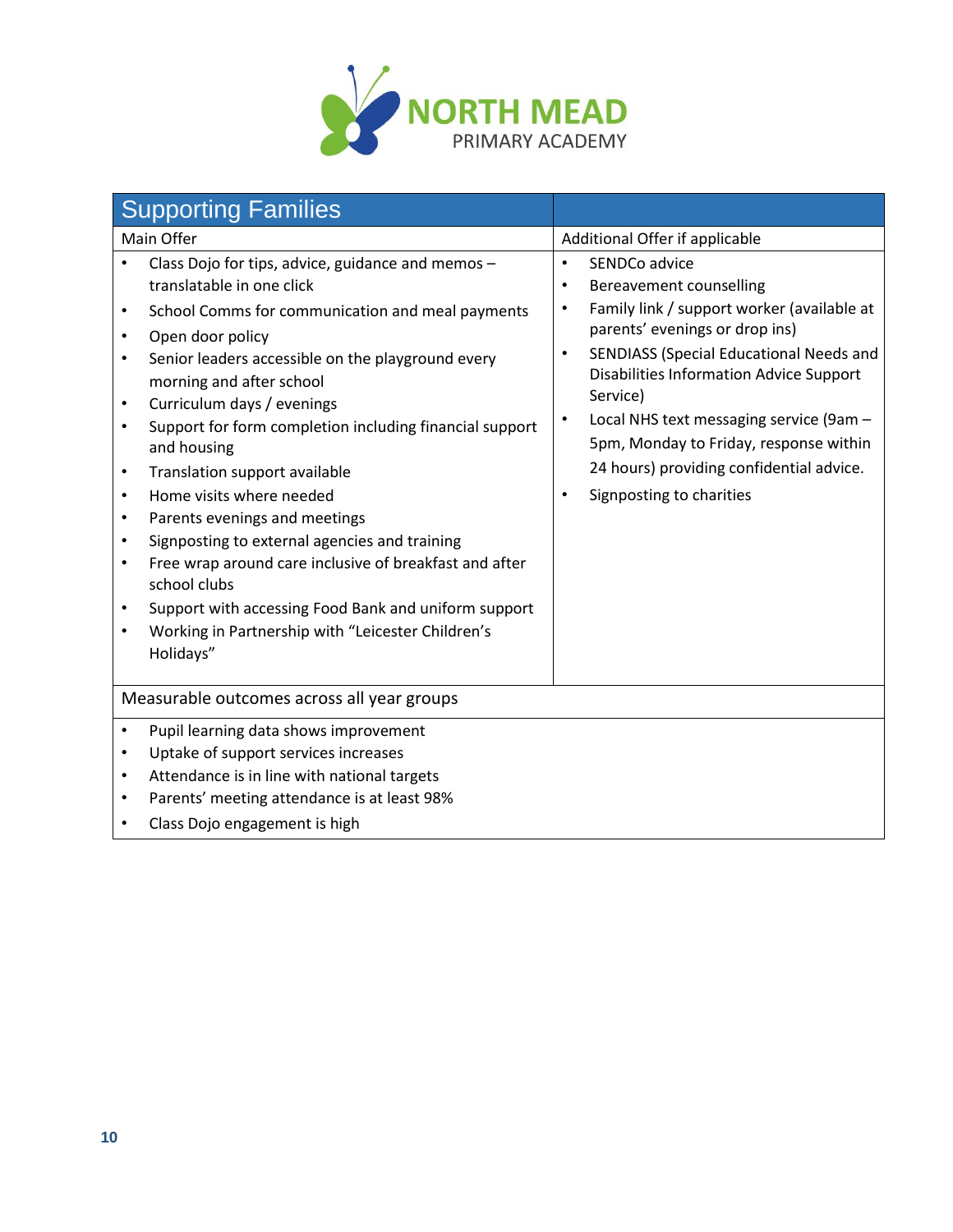

| <b>The Local Community</b>                                                                                                                                                                                                                                                                                                                                             |                                                                                                                                                                                                                |  |
|------------------------------------------------------------------------------------------------------------------------------------------------------------------------------------------------------------------------------------------------------------------------------------------------------------------------------------------------------------------------|----------------------------------------------------------------------------------------------------------------------------------------------------------------------------------------------------------------|--|
| Main Offer                                                                                                                                                                                                                                                                                                                                                             | Additional Offer if applicable                                                                                                                                                                                 |  |
| Liaison with Community Support Police Officers<br>Visits to and liaison with local religious leaders and places<br>of worship<br>Collaboration with The Mead Education Trust family of<br>$\bullet$<br>schools<br>Supporting charities and initiatives such as Cancer<br>Research Race for Life, Children in Need, Save the<br>Children, Help the Homeless, Open Hands | Personalised work with<br>$\bullet$<br>community support police officers<br>TMET Intervention team visits to<br>local areas to develop confidence,<br>character, and wellbeing (reducing risk<br>of exclusion) |  |
| Class link with local care home<br>٠<br>Visits planned from local inspirational community<br>٠<br>members                                                                                                                                                                                                                                                              |                                                                                                                                                                                                                |  |
| Visits to and visitors from Leicester University<br>$\bullet$                                                                                                                                                                                                                                                                                                          |                                                                                                                                                                                                                |  |
| Curriculum based on trips and visits, many of which are in<br>٠<br>the locality (e.g., Bosworth Battlefield, Richard III centre,<br>Y theatre, Curve Theatre, Warning Zone, etc.)                                                                                                                                                                                      |                                                                                                                                                                                                                |  |
| Measurable outcomes across all year groups                                                                                                                                                                                                                                                                                                                             |                                                                                                                                                                                                                |  |
| Families have a better understanding of the wider community<br>Reduction in the percentage of Anti-Social Behaviour incidents<br>Reduction in Police call outs / ASBOs<br>Racist incidents rare<br>Pupils show respect for and understanding of people from different                                                                                                  |                                                                                                                                                                                                                |  |
| backgrounds and faiths                                                                                                                                                                                                                                                                                                                                                 |                                                                                                                                                                                                                |  |